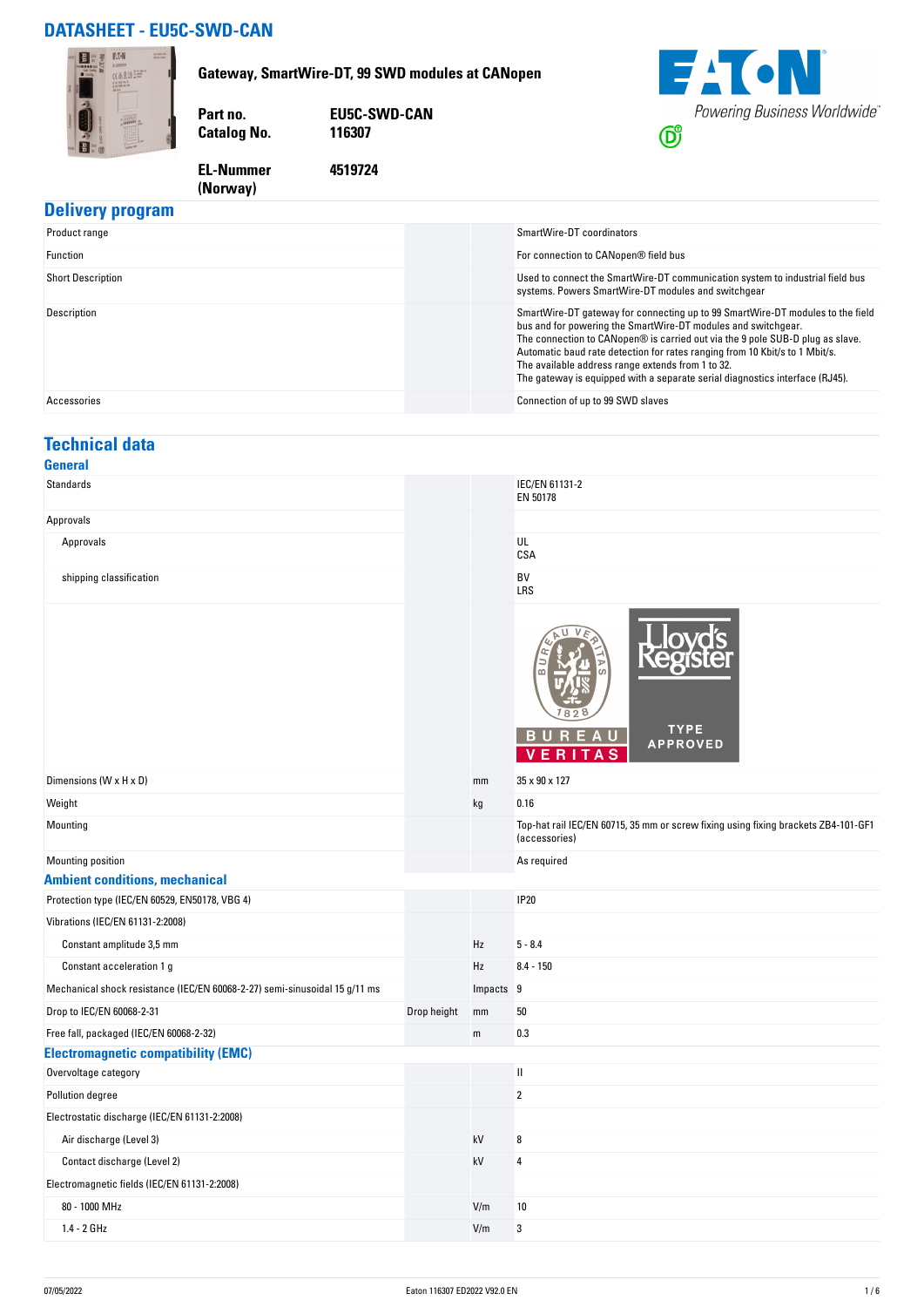| 2 - 2.7 GHz                                                                       |                           | V/m             | 1                                                                   |
|-----------------------------------------------------------------------------------|---------------------------|-----------------|---------------------------------------------------------------------|
| Radio interference suppression                                                    |                           |                 | <b>EN 55011 Class A</b>                                             |
| Burst (IEC/EN 61131-2:2008, Level 3)                                              |                           |                 |                                                                     |
| Supply cable                                                                      |                           | kV              | 2                                                                   |
| Fieldbus cable                                                                    |                           | kV              | 1                                                                   |
| SmartWire-DT cable                                                                |                           | kV              | 1                                                                   |
| Surge (IEC/EN 61131-2:2008, Level 1)                                              |                           |                 |                                                                     |
| Supply cable                                                                      |                           |                 | $0.5$ kV                                                            |
| Radiated RFI (IEC/EN 61131-2:2008, Level 3)                                       |                           | V               | 10                                                                  |
| <b>Operating conditions</b>                                                       |                           |                 |                                                                     |
| Climatic environmental conditions                                                 |                           |                 |                                                                     |
| Climatic proofing                                                                 |                           |                 | In accordance with IEC 60068-2                                      |
| Ambient temperature                                                               |                           |                 |                                                                     |
| Operation                                                                         | $\vartheta$               | °C              | $-25 - +55$                                                         |
| Storage                                                                           | $\vartheta$               | °C              | $-40 - +70$                                                         |
| Atmospheric conditions                                                            |                           |                 |                                                                     |
| Relative humidity, non-condensing (IEC/EN 60068-2-30)                             |                           | $\%$            | $5 - 95$                                                            |
| Air pressure (operation)                                                          |                           | hPa             | 795 - 1080                                                          |
| <b>Supply voltage UAux</b>                                                        |                           |                 |                                                                     |
| Rated operational voltage                                                         | $U_{Aux}$                 | $\sf V$         | 24 V DC (-15/+20%)                                                  |
| Residual ripple on the input voltage                                              |                           | %               | $\leq 5$                                                            |
| Protection against polarity reversal                                              |                           |                 | Yes                                                                 |
| Max. current                                                                      | $I_{\text{max}}$          | Α               | 3                                                                   |
| Short-circuit rating                                                              |                           |                 | no, external fuse FAZ Z3                                            |
| Power loss                                                                        | P                         | W               | Normally 1                                                          |
| Potential isolation                                                               |                           |                 | No                                                                  |
| Rated operating voltage of 24-V-DC slaves                                         |                           | V               | typ. $U_{Aux}$ - 0.2                                                |
| <b>Supply voltage UPow</b>                                                        |                           |                 |                                                                     |
| Supply voltage                                                                    | U <sub>Pow</sub>          | V               | 24 V DC (-15/+20%)                                                  |
| Input voltage ripple                                                              |                           | $\%$            | $\leq 5$                                                            |
| Protection against polarity reversal                                              |                           |                 | yes                                                                 |
| Rated current                                                                     |                           | А               | 0.6                                                                 |
| Overload proof                                                                    |                           |                 | yes                                                                 |
| Inrush current and duration                                                       |                           | Α               | 12.5 A/6 ms                                                         |
| Heat dissipation at 24 V DC                                                       |                           | W               | 3.8                                                                 |
| Potential isolation between U <sub>Pow</sub> and 15 V SmartWire-DT supply voltage |                           |                 | No                                                                  |
|                                                                                   |                           |                 |                                                                     |
| Bridging voltage dips                                                             |                           | ms              | 10                                                                  |
| <b>Repetition rate</b>                                                            |                           | $\mathbb S$     | 1                                                                   |
| <b>Status indication</b><br><b>SmartWire-DT supply voltage</b>                    |                           | LED             | yes                                                                 |
| Rated operating voltage                                                           | $\mathsf{U}_{\mathsf{e}}$ | V               | $14,5 \pm 3 \%$                                                     |
|                                                                                   |                           |                 |                                                                     |
| max. current                                                                      | $I_{\text{max}}$          | Α               | 0.7                                                                 |
| Short-circuit rating<br><b>Connection supply voltages</b>                         |                           |                 | Yes                                                                 |
| <b>Connection type</b>                                                            |                           |                 | Push in terminals                                                   |
| Solid                                                                             |                           |                 | $0.2 - 1.5$                                                         |
|                                                                                   |                           | mm <sup>2</sup> |                                                                     |
| Flexible with ferrule                                                             |                           | mm <sup>2</sup> | $0.25 - 1.5$                                                        |
| UL/CSA solid or stranded                                                          |                           | AWG             | $24 - 16$                                                           |
| <b>SmartWire-DT network</b>                                                       |                           |                 |                                                                     |
| <b>Station type</b>                                                               |                           |                 | SmartWire-DT master                                                 |
| Number of SmartWire-DT slaves                                                     |                           |                 | 99                                                                  |
| <b>Baud Rates</b>                                                                 |                           | kBd             | 125<br>250                                                          |
| Status indication                                                                 |                           |                 | SmartWire-DT master LED: red/green<br>Configurations LED: red/green |
| Connections                                                                       |                           |                 | Plug, 8-pole                                                        |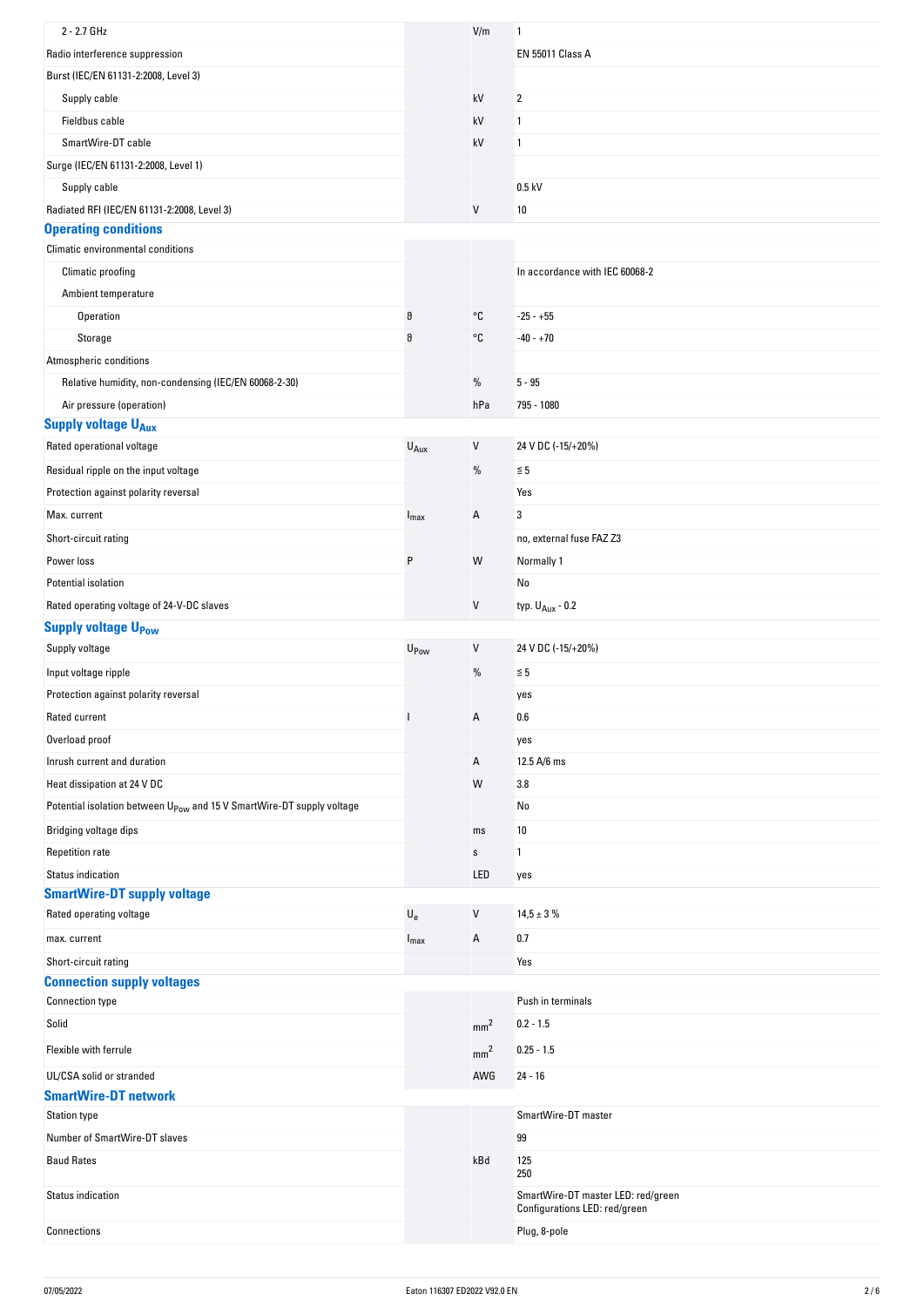| Plug connector                           |              |            | <b>Blade terminal SWD4-8MF2</b>                                                                                                                                                                                                                             |
|------------------------------------------|--------------|------------|-------------------------------------------------------------------------------------------------------------------------------------------------------------------------------------------------------------------------------------------------------------|
| <b>Fieldbus interface</b>                |              |            |                                                                                                                                                                                                                                                             |
| Module type                              |              |            | CANopen® slave                                                                                                                                                                                                                                              |
| Protocol                                 |              |            | <b>CANopen®</b>                                                                                                                                                                                                                                             |
| Input data, max.                         |              | Byte       | 128                                                                                                                                                                                                                                                         |
| Output data, max.                        |              | Byte       | 128                                                                                                                                                                                                                                                         |
| <b>Baud Rate</b>                         |              |            |                                                                                                                                                                                                                                                             |
| <b>Baud Rates</b>                        |              |            | up to 1 MBit/s                                                                                                                                                                                                                                              |
| Baud rate setting                        |              |            | automatic                                                                                                                                                                                                                                                   |
| <b>Station address</b>                   |              |            | 232                                                                                                                                                                                                                                                         |
| Address allocation                       |              |            | via DIP switch                                                                                                                                                                                                                                              |
| Status display interface                 | Multi colour | <b>LED</b> | CAN                                                                                                                                                                                                                                                         |
| <b>Terminating resistor</b>              |              |            | Switchable via DIP switches                                                                                                                                                                                                                                 |
| Connection design for field bus          |              |            | 1 x SUB-D plug, 9-pole                                                                                                                                                                                                                                      |
| Potential isolation                      |              |            | Yes                                                                                                                                                                                                                                                         |
| <b>Technical data in sheet catalogue</b> |              |            |                                                                                                                                                                                                                                                             |
| Other technical data (sheet catalogue)   |              |            | <b>Technical data</b>                                                                                                                                                                                                                                       |
| <b>Notes</b>                             |              |            | If contactors with a total current consumption > 3 A are connected, a power feeder<br>module EU5C-SWD-PF1/2 has to be used.<br>If SWD modules with a total current consumption > 0.7 A are connected, a power<br>feeder module EU5C-SWD-PF2 has to be used. |

# **Design verification as per IEC/EN 61439**

| Technical data for design verification                                                                                    |                   |    |                                                                                                                                     |
|---------------------------------------------------------------------------------------------------------------------------|-------------------|----|-------------------------------------------------------------------------------------------------------------------------------------|
| Rated operational current for specified heat dissipation                                                                  | $I_{n}$           | А  | 0                                                                                                                                   |
| Heat dissipation per pole, current-dependent                                                                              | $P_{vid}$         | W  | $\boldsymbol{0}$                                                                                                                    |
| Equipment heat dissipation, current-dependent                                                                             | $P_{\text{vid}}$  | W  | 0                                                                                                                                   |
| Static heat dissipation, non-current-dependent                                                                            | $P_{VS}$          | W  | 1                                                                                                                                   |
| Heat dissipation capacity                                                                                                 | $P_{\text{diss}}$ | W  | 0                                                                                                                                   |
| Operating ambient temperature min.                                                                                        |                   | °C | $-25$                                                                                                                               |
| Operating ambient temperature max.                                                                                        |                   | °C | 55                                                                                                                                  |
| Degree of Protection                                                                                                      |                   |    | <b>IP20</b>                                                                                                                         |
| IEC/EN 61439 design verification                                                                                          |                   |    |                                                                                                                                     |
| 10.2 Strength of materials and parts                                                                                      |                   |    |                                                                                                                                     |
| 10.2.2 Corrosion resistance                                                                                               |                   |    | Meets the product standard's requirements.                                                                                          |
| 10.2.3.1 Verification of thermal stability of enclosures                                                                  |                   |    | Meets the product standard's requirements.                                                                                          |
| 10.2.3.2 Verification of resistance of insulating materials to normal heat                                                |                   |    | Meets the product standard's requirements.                                                                                          |
| 10.2.3.3 Verification of resistance of insulating materials to abnormal heat<br>and fire due to internal electric effects |                   |    | Meets the product standard's requirements.                                                                                          |
| 10.2.4 Resistance to ultra-violet (UV) radiation                                                                          |                   |    | Meets the product standard's requirements.                                                                                          |
| 10.2.5 Lifting                                                                                                            |                   |    | Does not apply, since the entire switchgear needs to be evaluated.                                                                  |
| 10.2.6 Mechanical impact                                                                                                  |                   |    | Does not apply, since the entire switchgear needs to be evaluated.                                                                  |
| 10.2.7 Inscriptions                                                                                                       |                   |    | Meets the product standard's requirements.                                                                                          |
| 10.3 Degree of protection of ASSEMBLIES                                                                                   |                   |    | Meets the product standard's requirements.                                                                                          |
| 10.4 Clearances and creepage distances                                                                                    |                   |    | Meets the product standard's requirements.                                                                                          |
| 10.5 Protection against electric shock                                                                                    |                   |    | Does not apply, since the entire switchgear needs to be evaluated.                                                                  |
| 10.6 Incorporation of switching devices and components                                                                    |                   |    | Does not apply, since the entire switchgear needs to be evaluated.                                                                  |
| 10.7 Internal electrical circuits and connections                                                                         |                   |    | Is the panel builder's responsibility.                                                                                              |
| 10.8 Connections for external conductors                                                                                  |                   |    | Is the panel builder's responsibility.                                                                                              |
| 10.9 Insulation properties                                                                                                |                   |    |                                                                                                                                     |
| 10.9.2 Power-frequency electric strength                                                                                  |                   |    | Is the panel builder's responsibility.                                                                                              |
| 10.9.3 Impulse withstand voltage                                                                                          |                   |    | Is the panel builder's responsibility.                                                                                              |
| 10.9.4 Testing of enclosures made of insulating material                                                                  |                   |    | Is the panel builder's responsibility.                                                                                              |
| 10.10 Temperature rise                                                                                                    |                   |    | The panel builder is responsible for the temperature rise calculation. Eaton will<br>provide heat dissipation data for the devices. |
| 10.11 Short-circuit rating                                                                                                |                   |    | Is the panel builder's responsibility.                                                                                              |
| 10.12 Electromagnetic compatibility                                                                                       |                   |    | Is the panel builder's responsibility.                                                                                              |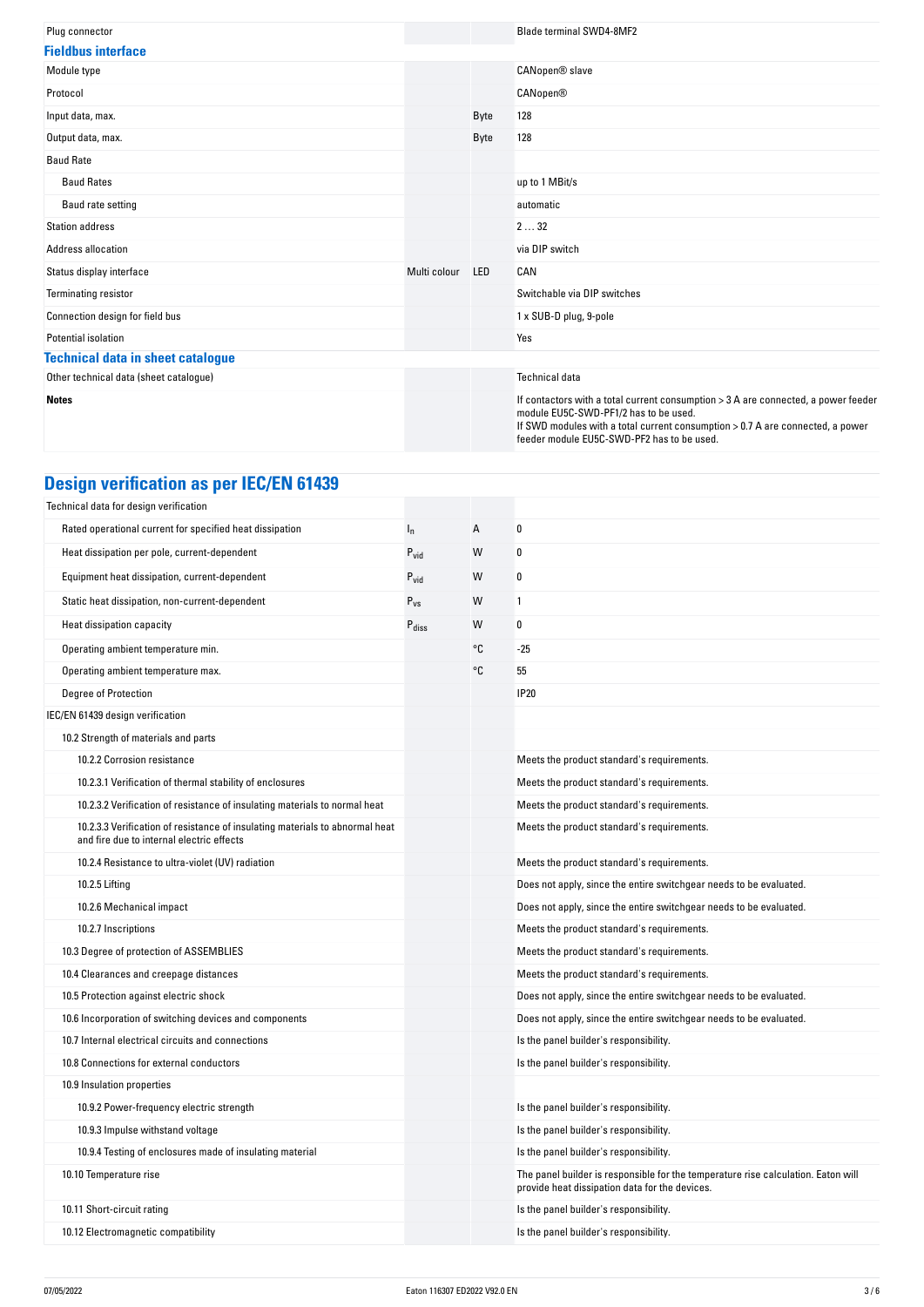10.13 Mechanical function The instruction The device meets the requirements, provided the information in the instruction leaflet (IL) is observed.

### **Technical data ETIM 8.0**

Programmable logic controllers PLC (EG000024) / Fieldbus, decentr. periphery - communication module (EC001604)

| Electric engineering, automation, process control engineering / Control / Field bus, decentralized peripheral / Field bus, decentralized peripheral - communications module |  |
|-----------------------------------------------------------------------------------------------------------------------------------------------------------------------------|--|
| (ecl@ss10.0.1-27-24-26-08 [BAA073013])                                                                                                                                      |  |

| Supply voltage AC 50 Hz                                | V | $0 - 0$       |
|--------------------------------------------------------|---|---------------|
| Supply voltage AC 60 Hz                                | V | $0 - 0$       |
| Supply voltage DC                                      | V | $20.4 - 28.8$ |
| Voltage type of supply voltage                         |   | DC            |
| Supporting protocol for TCP/IP                         |   | No            |
| Supporting protocol for PROFIBUS                       |   | No            |
| Supporting protocol for CAN                            |   | Yes           |
| Supporting protocol for INTERBUS                       |   | No            |
| Supporting protocol for ASI                            |   | No            |
| Supporting protocol for KNX                            |   | No            |
| Supporting protocol for Modbus                         |   | No            |
| Supporting protocol for Data-Highway                   |   | No            |
| Supporting protocol for DeviceNet                      |   | No            |
| Supporting protocol for SUCONET                        |   | No            |
| Supporting protocol for LON                            |   | No            |
| Supporting protocol for SERCOS                         |   | No            |
| Supporting protocol for PROFINET IO                    |   | No            |
| Supporting protocol for PROFINET CBA                   |   | No            |
| Supporting protocol for Foundation Fieldbus            |   | No            |
| Supporting protocol for EtherNet/IP                    |   | No            |
| Supporting protocol for AS-Interface Safety at Work    |   | No            |
| Supporting protocol for DeviceNet Safety               |   | No            |
| Supporting protocol for INTERBUS-Safety                |   | No            |
| Supporting protocol for PROFIsafe                      |   | No            |
| Supporting protocol for SafetyBUS p                    |   | No            |
| Supporting protocol for other bus systems              |   | No            |
| Radio standard Bluetooth                               |   | No            |
| Radio standard Wi-Fi 802.11                            |   | No            |
| <b>Radio standard GPRS</b>                             |   | No            |
| Radio standard eGPRS                                   |   | No            |
| Radio standard GSM                                     |   | No            |
| Radio standard LTE                                     |   | No            |
| Radio standard UMTS                                    |   | No            |
| 10 link master                                         |   | No            |
| System accessory                                       |   | Yes           |
| Degree of protection (IP)                              |   | <b>IP20</b>   |
| With potential separation                              |   | No            |
| Fieldbus connection over separate bus coupler possible |   | No            |
| Rail mounting possible                                 |   | Yes           |
| Wall mounting/direct mounting                          |   | Yes           |
| Front built-in possible                                |   | No            |
| Rack-assembly possible                                 |   | No            |
| Suitable for safety functions                          |   | Yes           |
| SIL according to IEC 61508                             |   | None          |
| Performance level according to EN ISO 13849-1          |   | None          |
| Appendant operation agent (Ex ia)                      |   | No            |
| Appendant operation agent (Ex ib)                      |   | No            |
| Explosion safety category for gas                      |   | None          |
| Explosion safety category for dust                     |   | None          |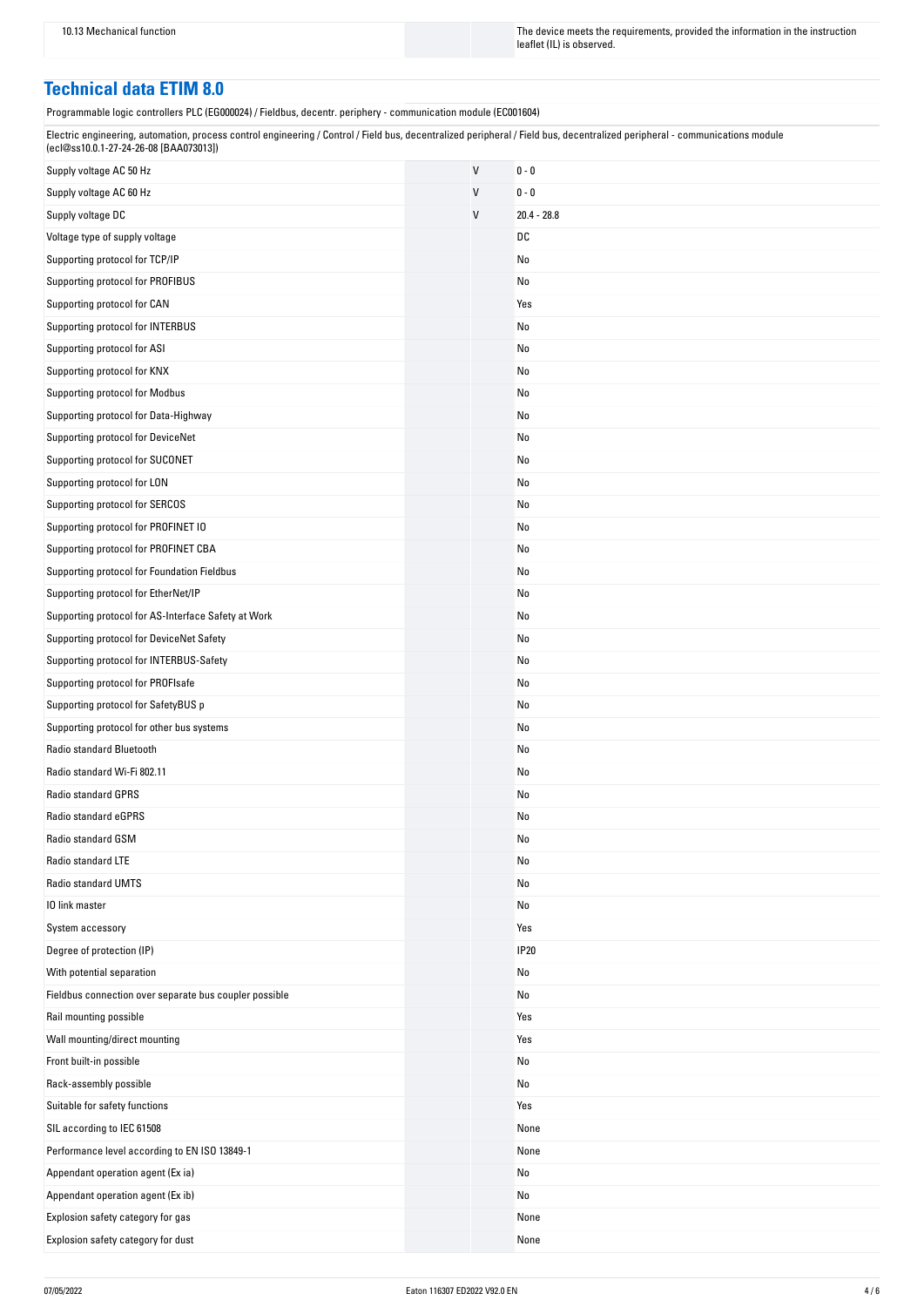| Width  | mm | 35  |
|--------|----|-----|
| Height | mm | 90  |
| Depth  | mm | 127 |

| <b>Approvals</b>                     |                          |
|--------------------------------------|--------------------------|
| UL File No.                          | E29184                   |
| UL Category Control No.              | <b>NKCR</b>              |
| CSA File No.                         | 2324643                  |
| <b>CSA Class No.</b>                 | 3211-07                  |
| North America Certification          | UL listed, CSA certified |
| Specially designed for North America | No                       |

## **Dimensions**



SmartWire-DT Gateways